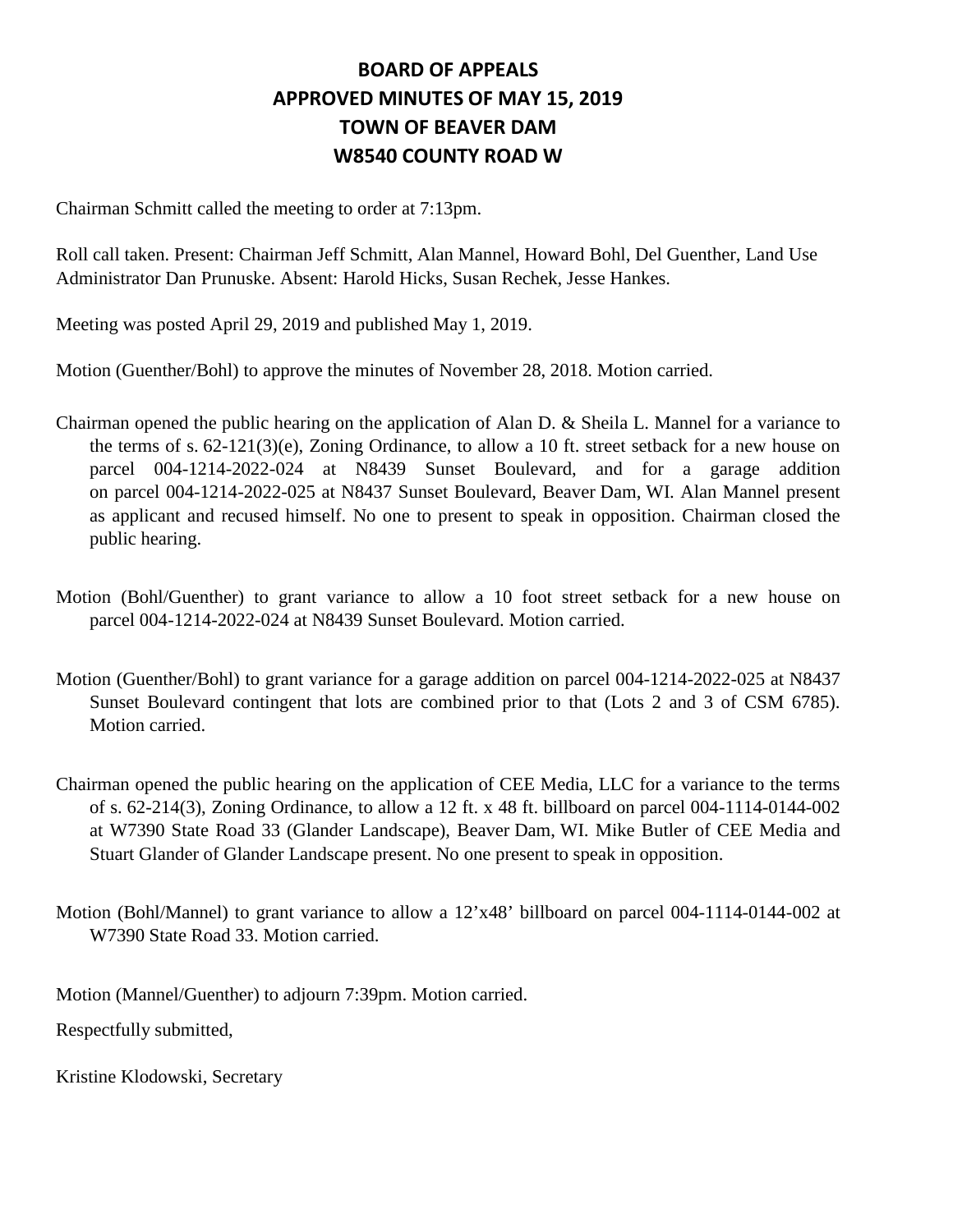## **BOARD OF APPEALS APPROVED MINUTES OF JUNE 12, 2019 TOWN OF BEAVER DAM W8540 COUNTY ROAD W**

Chairman Schmitt called the meeting to order at 7:13pm.

Roll call taken. Present: Acting Chairman Del Guenther, Susan Rechek, Alan Mannel, Harold Hicks, Howard Bohl, Land Use Administrator Dan Prunuske. Absent: Jeff Schmitt.

Meeting was posted June 4, 2019 and published June 4, 2019.

Motion (Bohl/Hicks) to approve the minutes of May 15, 2019. Motion carried.

Chairman opened the public hearing on the application of Kevin Raether, agent for Noreen Rueckert and the Alan Matuszeski estate for a variance to the terms of s. 62-63(2)(n), Zoning Ordinance, to allow creation of a parcel larger than 1.5 acres containing a non-farm single-family dwelling. Kevin Raether present. Would like to create a 6-7 acre parcel that includes the current residence and then a parcel that is approximately 73 acres. Prunuske indicated intent of original ordinance was to preserve farm land; however, majority of acreage is wetland and forest land. Earl Voigt, neighboring property owner present, has no problem with variance. Chairman closed the public hearing.

Motion (Mannel/Hicks) to approve variance request. Motion carried.

Chairman opened the public hearing of Alan D. & Sheila L. Mannel for a variance to the terms of s. 62- 7(c), Zoning Ordinance, requiring a full basement for a new single-family residence on parcel 004-1214-2022-024 at N8439 Sunset Boulevard. Alan Mannel present and recused. Being on the lake and with high water level, would like permission to have a crawl space instead of a full basement. Discussion. No one else present for or against. Chairman closed the public hearing.

Motion (Rechek/Bohl) to approve the variance. Motion carried.

Motion (Hicks/Rechek) to adjourn 7:16pm. Motion carried.

Respectfully submitted,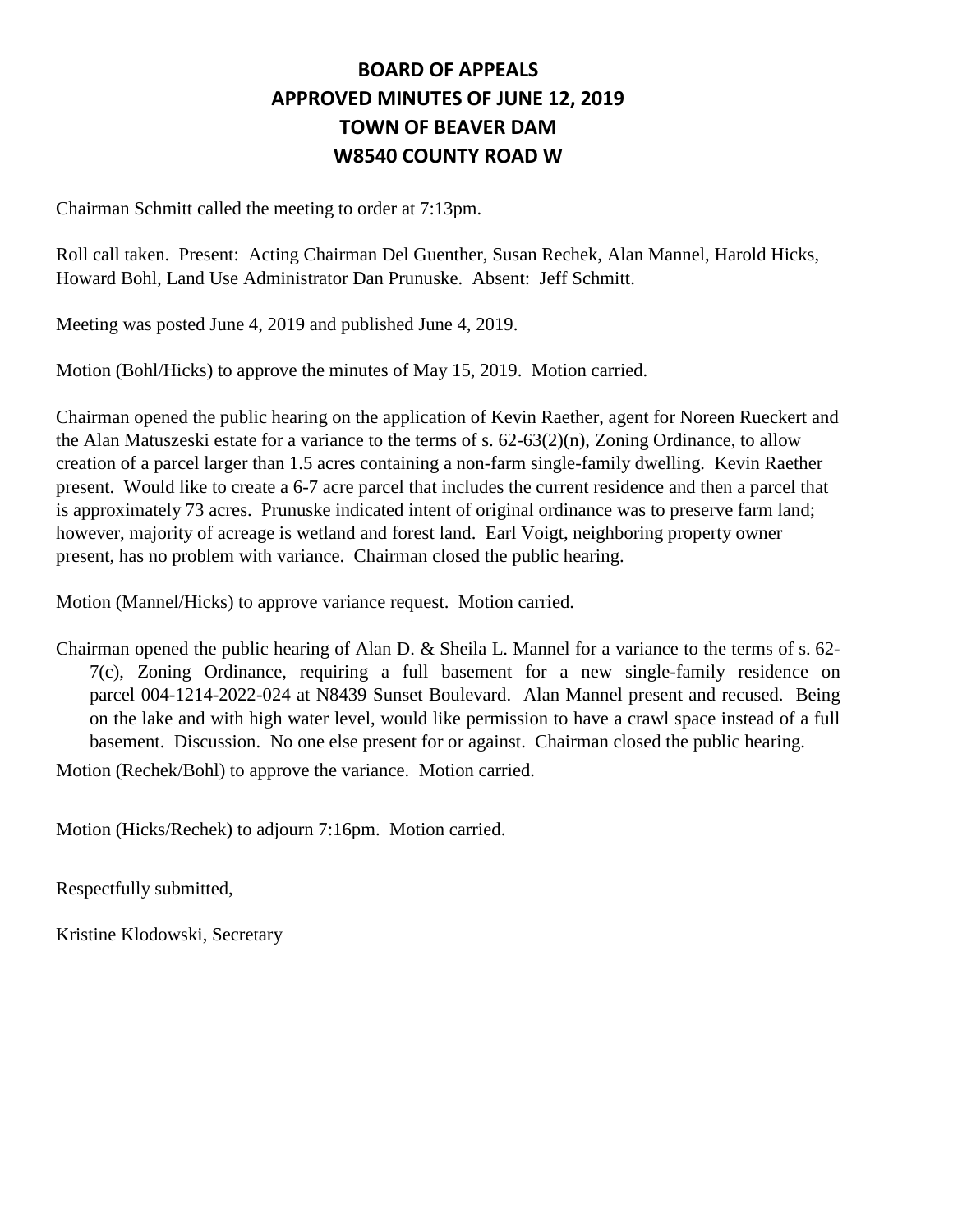## **BOARD OF APPEALS APPROVED MINUTES OF JULY 10, 2019 TOWN OF BEAVER DAM W8540 COUNTY ROAD W**

Chairman Schmitt called the meeting to order at 7:03pm.

Roll call taken. Present: Chairman Jeff Schmitt, Del Guenther, Susan Rechek, Harold Hicks, Howard Bohl, Land Use Administrator Dan Prunuske. Absent: Alan Mannel. Town Board members present: John Kuzniewicz, Joe Kern, Jesse Hankes.

Meeting was posted and published June 25, 2019.

Motion (Guenther/Bohl) to approve the minutes of June 12, 2019 with the correction and removal of Jesse Hankes as absent. Motion carried.

Chairman opened the public hearing on the application of CEE Media, LLC. for a variance to the terms of s. 62-214(3), Zoning Ordinance, to allow a 12 ft. x 48 ft. billboard on parcel 004-1114-0144-001 at W7352 State Road 33 (Ptaschinski, LLC.), Beaver Dam, WI. Applicant, Mike Butler of CEE Media, LLC present. Was present 2 months ago and the DOT did not allow for construction as it was too close to the turn lane for Fabisch Road, hence the relocation. No one else present for or against. Chairman closed the public hearing.

Motion (Bohl/Guenther) to approve the variance. Motion carried.

Chairman opened the public hearing on the application of Allen L. & Rhonda M. Steiner for a variance to the terms of s. 50-3, Street Ordinance, prohibiting any structure in the Town road right-of-way in front of parcel 004-1214-3531-007 at N7440 Beier Hill Road. Applicants, Allen and Rhonda Steiner present. All board members received a packet from the Steiner's prior to the start of the meeting. Rhonda Steiner thanked board for being here. Start of column construction began September 15, 2017. Sat until May 2018 with decorative stone. June 2018 all of the finishing work was done and the landscaping. Three weeks later they received a letter from Town to tear them down. Steiners appeared before Town Board at August 2018 meeting. The columns not on site plan. Light posts on page 1 of Contractor's Specifications. Steiner pointed out "website indicates application will be reviewed and if anything else is needed, we will let you know". Conditional Land Use Permit was issued without condition of light posts. Steiner's acknowledge they are 30" into right of way and they acknowledge such as they accommodate water flow of subdivision and utilities that would normally be in the right of way versus their front yard. Subdivision covenants require light in yard. Drove through other subdivisions in the Town and discovered there are others that would be in the right of way and wondered about the process that allowed such. May 2019 received another letter from Town requiring removal. Steiner's appeared at the Town Board meeting in June 2019. Rhonda Steiner distributed packets of pictures of other properties that have items in the right of way. Steiner asked Board if enforcement of items in the right of way shouldn't be consistent instead of arbitrary.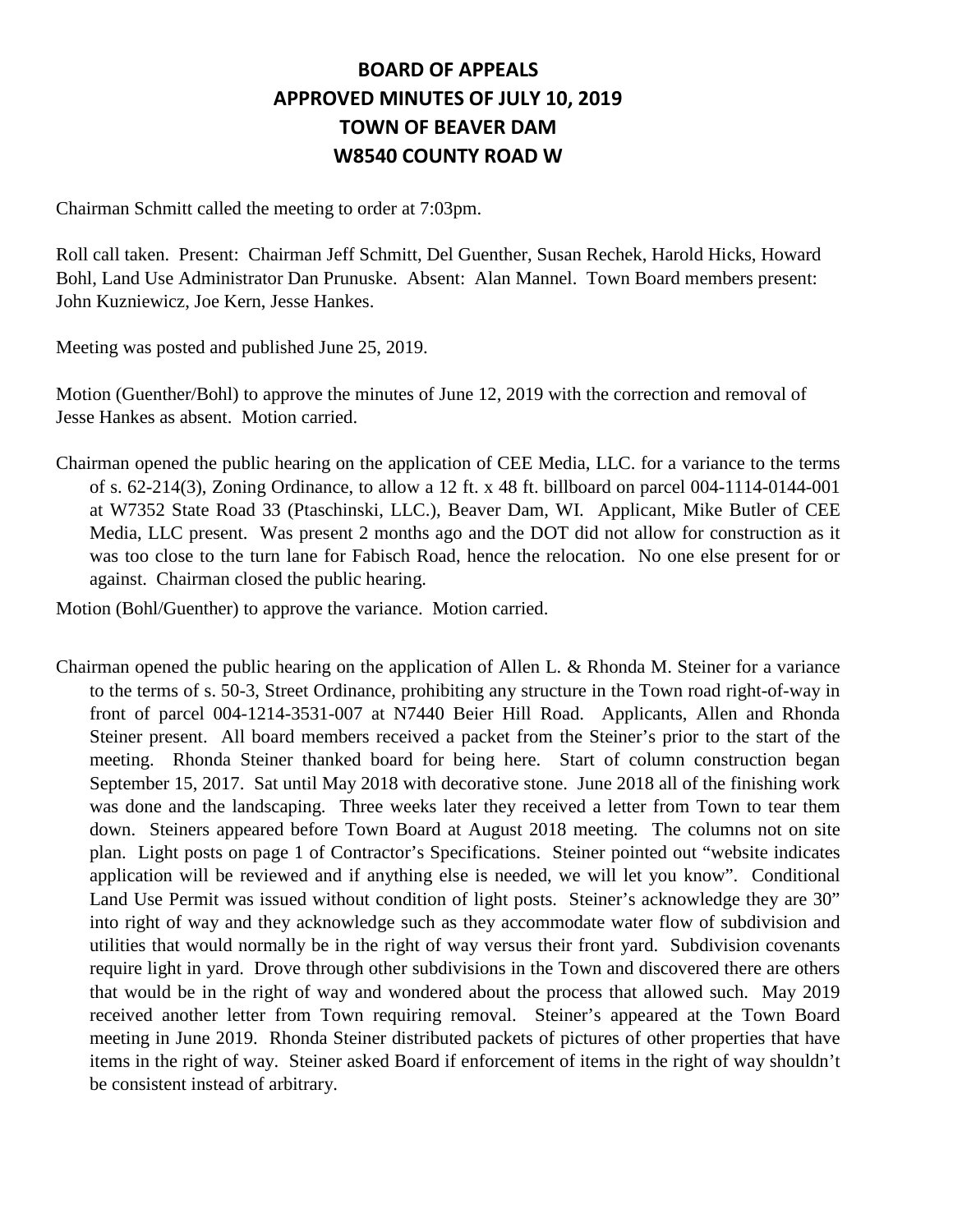Chairman spoke with Town's Attorney regarding the matter. Attorney Uttech indicated it is not reviewable by the Board of Appeals as it is not on the Steiner's property, but in the road right of way. Statute is clear about what can happen. Land Use Code for Town is clear about what can happen. Schmitt reviewed other options available, including the option of a property owner "acquiring the property". Guenther inquired why it is brought before the Board of Appeals if they do not have jurisdiction. LUA Prunuske indicated the Steiner's needed to exhaust all of their administrative remedies prior to going to court. Guenther asked to proceed with meeting and not worry about the attorneys. Bohl stated responsibility is to be within the setback of the road, but not the public domain. LUA indicated the "masonry columns" were on a list of specifications, but not listed on the land use permit nor shown on the site plan.

Steiner would like to know the Town Board is willing to work with them and she is willing to get an easement. Town Board Chairman Kuzniewicz cited Wi State Statute 86.04 and indicated Board of Appeals does not have the power to grant variance. Discussion. Rechek asked if Board had authority. Schmitt relayed that Town Attorney advised that Board of Appeals could not approve the variance.

Adam Kreitzman, son of applicant present. Works in law enforcement and encouraged Town Board and Board of Appeals to be more consistent as it does not look well on the Boards. Chairman closed the public hearing.

- Bohl, Rechek, Hicks, Guenther and Schmitt all agree that the Board of Appeals should not take any action. Steiner inquired about expense of purchasing an easement and LUA reviewed the steps.
- By order of Chair, no action by Board of Appeals. Guenther would like to see a statement from Town's Attorney.

Motion (Bohl/Rechek) to adjourn 7:59pm. Motion carried.

Respectfully submitted,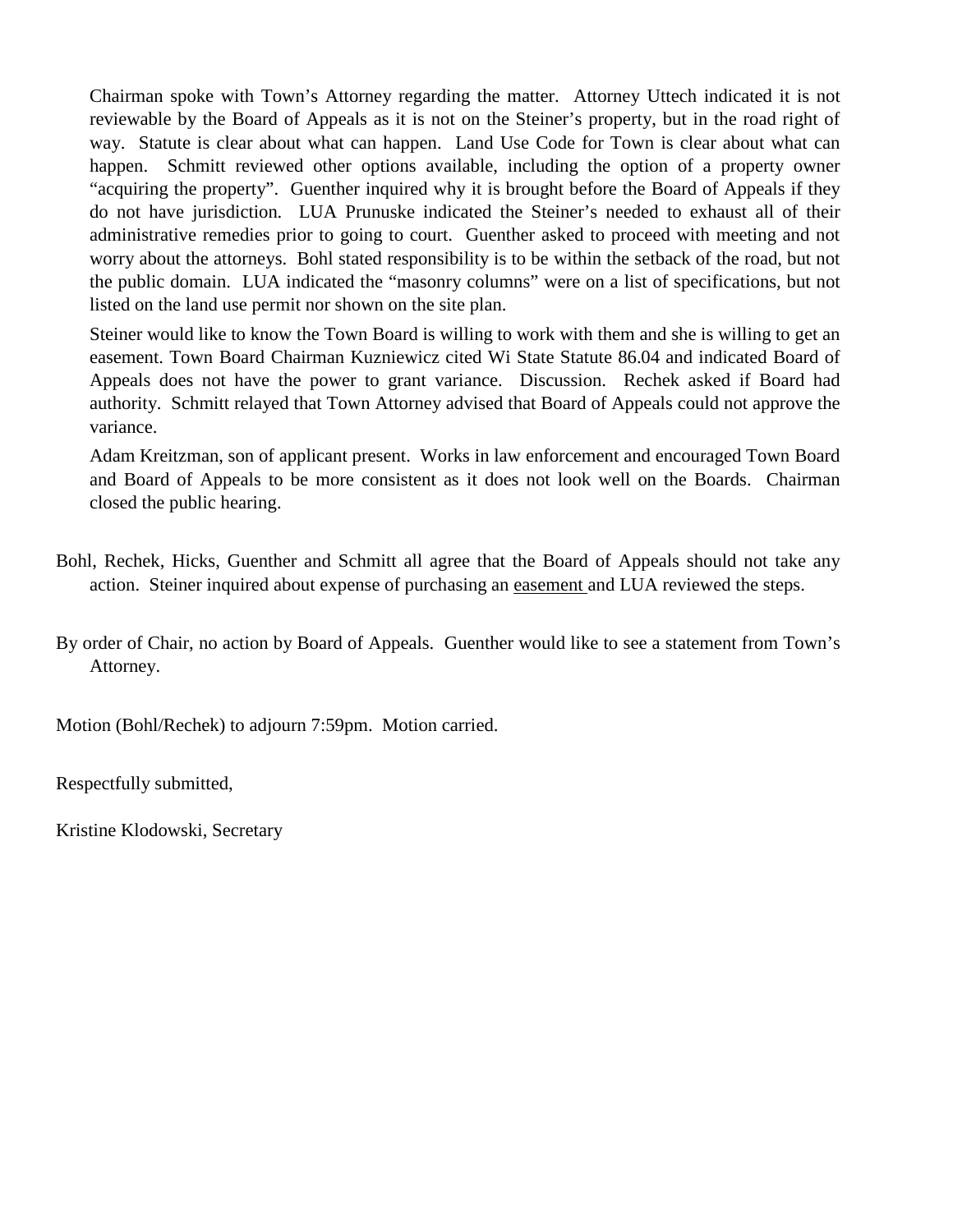## **BOARD OF APPEALS APPROVED MINUTES OF AUGUST 21, 2019 TOWN OF BEAVER DAM W8540 COUNTY ROAD W**

Acting Chairman Guenther called the meeting to order at 7:05pm.

Roll call taken. Present: Del Guenther, Susan Rechek, Harold Hicks, Howard Bohl, Al Mannel, Land Use Administrator Dan Prunuske. Absent: Chairman Jeff Schmitt.

Meeting was posted August 13, 2019 and published August 10, 2019.

Motion (Bohl/Hicks) to approve the minutes of July 10, 2019. Mannel abstained, not present at meeting. Motion carried.

- Chairman opened the public hearing on the application of Dale and Susan Pangborn for a variance to the terms of s. 50-56(a), Driveway Ordinance, to allow 2 driveways on a residential parcel, also to renew previously granted but expired variances to allow improvements to an existing nonconforming structure and porch construction in the street yard all on parcel 004-1214-2123-020 at N8358 Hickory Lane.
- Applicants present. Dale Pangborn shared that him and his wife, Susan Pangborn live in one half of duplex and mother and mother-in-law live in other half. Pangborn was not aware of 1 year window to use previously granted variance. Pangborn would like to construct 2 front porches and 2 screen porches. New variance request is to have a second driveway access off of Hickory for an additional garage.
- LUA Prunuske indicated it is a 2 family (R-2) property in a R-1 zoned neighborhood. The current ordinance prohibits allowing any improvements.
- Ron Hauser, W8831 Burr Oak Drive, neighboring property owner, present and in favor of. Hauser indicated the neighbors are in favor of as well. No one present opposed.
- Acting Chairman closed the public hearing.
- Discussion. Motion (Mannell/Hicks) to approve variance as requested and extend/renew previously granted variance. Motion carried.

Guenther went on record as requesting any future legal opinions shared be substantiated in writing.

Motion (Bohl/Hicks) to adjourn 7:34pm. Motion carried.

Respectfully submitted,